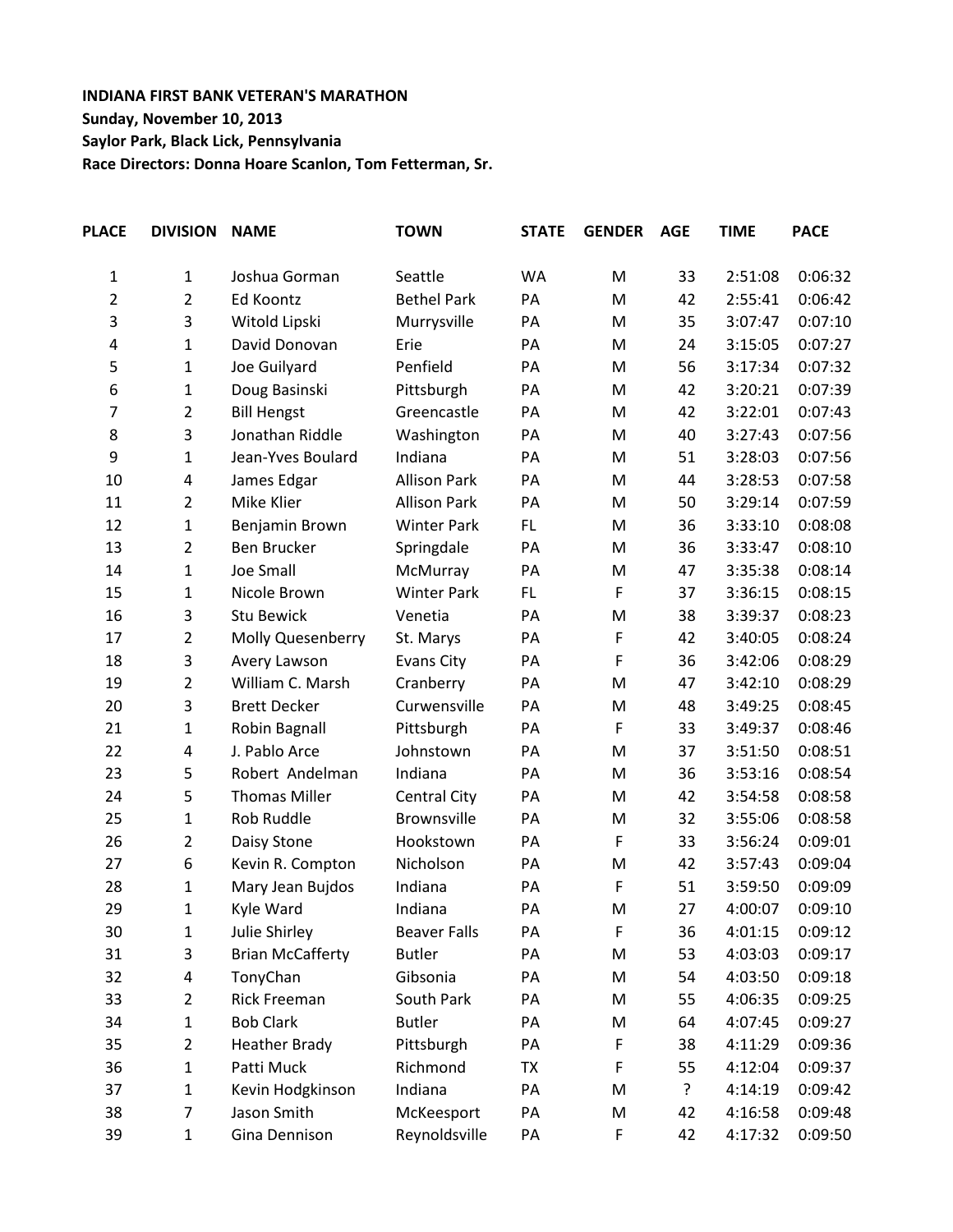| 40                      | $\overline{2}$          | Jason Kurtz               | Pittsburgh          | PA        | M           | 34 | 4:18:56 | 0:09:53 |
|-------------------------|-------------------------|---------------------------|---------------------|-----------|-------------|----|---------|---------|
| 41                      | 5                       | Dan Reed                  | <b>New Castle</b>   | PA        | M           | 50 | 4:23:18 | 0:10:03 |
| 42                      | 6                       | David Fuchs               | Pittsburgh          | PA        | M           | 37 | 4:25:47 | 0:10:09 |
| 43                      | 8                       | <b>Scott Prontiker</b>    | <b>Buena Vista</b>  | PA        | M           | 42 | 4:26:48 | 0:10:11 |
| 44                      | 6                       | Frank Intrieri            | <b>Allison Park</b> | PA        | M           | 51 | 4:26:53 | 0:10:11 |
| 45                      | 3                       | Adrian Fedorco            | Wheeling            | WV        | M           | 59 | 4:28:35 | 0:10:15 |
| 46                      | $\overline{\mathbf{3}}$ | ChristopherChafin         | Columbia            | <b>MD</b> | M           | 31 | 4:35:25 | 0:10:31 |
| 47                      | $\overline{2}$          | Janice Snow               | New Brighton        | PA        | F           | 51 | 4:35:46 | 0:10:32 |
| 48                      | $\overline{2}$          | <b>Matthew Dreher</b>     | <b>Butler</b>       | PA        | M           | 26 | 4:38:01 | 0:10:37 |
| 49                      | 1                       | Aurora Hawk               | Punxsutawney        | PA        | F           | 29 | 4:41:53 | 0:10:46 |
| 50                      | 4                       | Michael Miller            | Calvin              | PA        | M           | 58 | 4:44:20 | 0:10:51 |
| 51                      | $\mathbf{1}$            | Jenna Manuel              | <b>Butler</b>       | PA        | $\mathsf F$ | 22 | 4:44:35 | 0:10:52 |
| 52                      | $\overline{7}$          | <b>Bob Vitale</b>         | Bradenville         | PA        | M           | 38 | 4:45:32 | 0:10:54 |
| 53                      | 8                       | Corey Kovalcik            | New Florence        | PA        | M           | 35 | 4:49:07 | 0:11:02 |
| 54                      | 4                       | Randie Baird              | Jeannette           | PA        | M           | 30 | 4:52:05 | 0:11:09 |
| 55                      | 9                       | Jason Young               | Brackenridge        | PA        | M           | 44 | 4:52:35 | 0:11:10 |
| 56                      | 5                       | Dave Mercik               | Johnstown           | PA        | M           | 55 | 4:53:41 | 0:11:13 |
| 57                      | 3                       | Erika Frenzel             | Indiana             | PA        | $\mathsf F$ | 37 | 4:56:28 | 0:11:19 |
| 58                      | 1                       | James Ehrman              | Pittsburgh          | PA        | M           | 66 | 5:14:29 | 0:12:00 |
| 59                      | 4                       | Joe Stabile               | Pittsburgh          | PA        | M           | 46 | 5:14:29 | 0:12:00 |
| 60                      | $\mathbf{1}$            | Mary Kott                 | Latrobe             | PA        | F           | 48 | 5:14:58 | 0:12:01 |
| 61                      | $\overline{2}$          | Carol English             | <b>Evans City</b>   | PA        | F           | 57 | 5:16:33 | 0:12:05 |
| 62                      | $\overline{2}$          | Karen Walzer              | <b>Butler</b>       | PA        | F           | 40 | 5:27:24 | 0:12:30 |
| 63                      | 6                       | Mickey Wyman              | Ligonier            | PA        | M           | 55 | 5:37:29 | 0:12:53 |
| 64                      | 9                       | Matthew Woods             | <b>Cherry Tree</b>  | PA        | M           | 37 | 5:41:01 | 0:13:01 |
| 65                      | 3                       | Alena Gourley             | Punxsutawney        | PA        | F           | 32 | 5:46:29 | 0:13:13 |
| 66                      | 4                       | Tracey Kryskowiak         | Burgettstown        | PA        | F           | 31 | 6:05:41 | 0:13:57 |
| 67                      | 3                       | Peggy Thomas              | Scottdale           | PA        | $\mathsf F$ | 56 | 6:08:12 | 0:14:03 |
| 68                      | $\overline{2}$          | Megan Green               | Walnutport          | PA        | F           | 21 | 6:09:45 | 0:14:07 |
| 69                      | 3                       | <b>Phillip Banting</b>    | Enon Valley         | PA        | M           | 29 | 6:09:51 | 0:14:07 |
| 70                      | 3                       | Cassandra Hanley          | Danielsville        | PA        | F           | 20 | 6:11:20 | 0:14:10 |
| 71                      | $\overline{2}$          | Jessica Fehr              | Elmira              | <b>NY</b> | F           | 29 | 6:11:20 | 0:14:10 |
| 72                      | 3                       | <b>Meghan Armes</b>       | East Pittsburgh     | PA        | F           | 28 | 6:11:20 | 0:14:10 |
| 73                      | $\overline{7}$          | Edward J. Shrift          | Altoona             | PA        | M           | 56 | 6:34:22 | 0:15:03 |
| TOP THREE MALE OVERALL: |                         |                           |                     |           |             |    |         |         |
| $\mathbf{1}$            | $\mathbf{1}$            | Joshua Gorman             | Seattle             | <b>WA</b> | M           | 33 | 2:51:08 | 0:06:32 |
| $\overline{2}$          | $\overline{2}$          | Ed Koontz                 | <b>Bethel Park</b>  | PA        | M           | 42 | 2:55:41 | 0:06:42 |
| 3                       | 3                       | Witold Lipski             | Murrysville         | PA        | M           | 35 | 3:07:47 | 0:07:10 |
|                         |                         | TOP THREE FEMALE OVERALL: |                     |           |             |    |         |         |
| 15                      | $\mathbf{1}$            | Nicole Brown              | <b>Winter Park</b>  | FL.       | F           | 37 | 3:36:15 | 0:08:15 |
| 17                      | $\overline{2}$          | Molly Quesenberry         | St. Marys           | PA        | F           | 42 | 3:40:05 | 0:08:24 |
| 18                      | 3                       | Avery Lawson              | <b>Evans City</b>   | PA        | F           | 36 | 3:42:06 | 0:08:29 |
|                         |                         |                           |                     |           |             |    |         |         |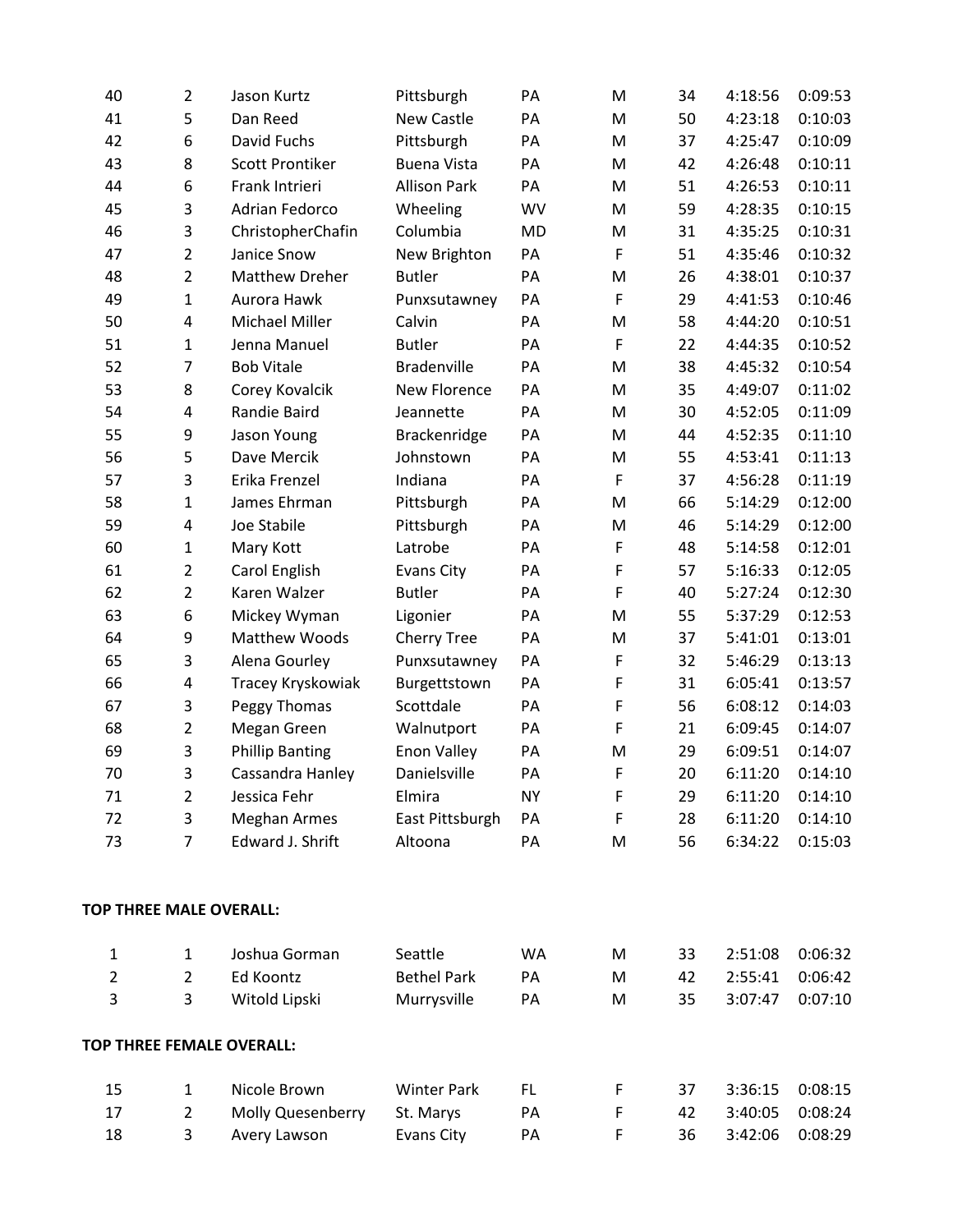| 4                            | 1              | David Donovan          | Erie                | PA        | M | 24 | 3:15:05 | 0:07:27 |
|------------------------------|----------------|------------------------|---------------------|-----------|---|----|---------|---------|
| <b>MALES, AGES 25 TO 29:</b> |                |                        |                     |           |   |    |         |         |
| 29                           | $\mathbf{1}$   | Kyle Ward              | Indiana             | PA        | M | 27 | 4:00:07 | 0:09:10 |
| 48                           | $\overline{2}$ | <b>Matthew Dreher</b>  | <b>Butler</b>       | PA        | M | 26 | 4:38:01 | 0:10:37 |
| 69                           | 3              | <b>Phillip Banting</b> | Enon Valley         | PA        | M | 29 | 6:09:51 | 0:14:07 |
| MALES, AGES 30 TO 34:        |                |                        |                     |           |   |    |         |         |
| 25                           | $\mathbf{1}$   | Rob Ruddle             | <b>Brownsville</b>  | PA        | M | 32 | 3:55:06 | 0:08:58 |
| 40                           | $\overline{2}$ | Jason Kurtz            | Pittsburgh          | PA        | M | 34 | 4:18:56 | 0:09:53 |
| 46                           | 3              | ChristopherChafin      | Columbia            | <b>MD</b> | M | 31 | 4:35:25 | 0:10:31 |
| 54                           | 4              | Randie Baird           | Jeannette           | PA        | M | 30 | 4:52:05 | 0:11:09 |
| <b>MALES, AGES 35 TO 39:</b> |                |                        |                     |           |   |    |         |         |
| 12                           | $\mathbf{1}$   | Benjamin Brown         | <b>Winter Park</b>  | FL        | M | 36 | 3:33:10 | 0:08:08 |
| 13                           | $\overline{2}$ | <b>Ben Brucker</b>     | Springdale          | PA        | M | 36 | 3:33:47 | 0:08:10 |
| 16                           | 3              | <b>Stu Bewick</b>      | Venetia             | PA        | M | 38 | 3:39:37 | 0:08:23 |
| 22                           | 4              | J. Pablo Arce          | Johnstown           | PA        | M | 37 | 3:51:50 | 0:08:51 |
| 23                           | 5              | Robert Andelman        | Indiana             | PA        | M | 36 | 3:53:16 | 0:08:54 |
| 42                           | 6              | David Fuchs            | Pittsburgh          | PA        | M | 37 | 4:25:47 | 0:10:09 |
| 52                           | 7              | <b>Bob Vitale</b>      | <b>Bradenville</b>  | PA        | M | 38 | 4:45:32 | 0:10:54 |
| 53                           | 8              | Corey Kovalcik         | New Florence        | PA        | M | 35 | 4:49:07 | 0:11:02 |
| 64                           | 9              | <b>Matthew Woods</b>   | <b>Cherry Tree</b>  | PA        | M | 37 | 5:41:01 | 0:13:01 |
| MALES, AGES 40 TO 44:        |                |                        |                     |           |   |    |         |         |
| 6                            | 1              | Doug Basinski          | Pittsburgh          | PA        | M | 42 | 3:20:21 | 0:07:39 |
| 7                            | $\overline{2}$ | <b>Bill Hengst</b>     | Greencastle         | PA        | M | 42 | 3:22:01 | 0:07:43 |
| 8                            | 3              | Jonathan Riddle        | Washington          | PA        | M | 40 | 3:27:43 | 0:07:56 |
| 10                           | 4              | James Edgar            | <b>Allison Park</b> | PA        | M | 44 | 3:28:53 | 0:07:58 |
| 24                           | 5              | <b>Thomas Miller</b>   | <b>Central City</b> | PA        | M | 42 | 3:54:58 | 0:08:58 |
| 27                           | 6              | Kevin R. Compton       | Nicholson           | PA        | M | 42 | 3:57:43 | 0:09:04 |
| 38                           | 7              | Jason Smith            | McKeesport          | PA        | M | 42 | 4:16:58 | 0:09:48 |
| 43                           | 8              | <b>Scott Prontiker</b> | <b>Buena Vista</b>  | PA        | M | 42 | 4:26:48 | 0:10:11 |
| 55                           | 9              | Jason Young            | Brackenridge        | PA        | M | 44 | 4:52:35 | 0:11:10 |
| <b>MALES, AGES 45 TO 49:</b> |                |                        |                     |           |   |    |         |         |
| 14                           | $\mathbf{1}$   | <b>Joe Small</b>       | McMurray            | PA        | M | 47 | 3:35:38 | 0:08:14 |
| 19                           | $\overline{2}$ | William C. Marsh       | Cranberry           | PA        | M | 47 | 3:42:10 | 0:08:29 |
| 20                           | 3              | <b>Brett Decker</b>    | Curwensville        | PA        | M | 48 | 3:49:25 | 0:08:45 |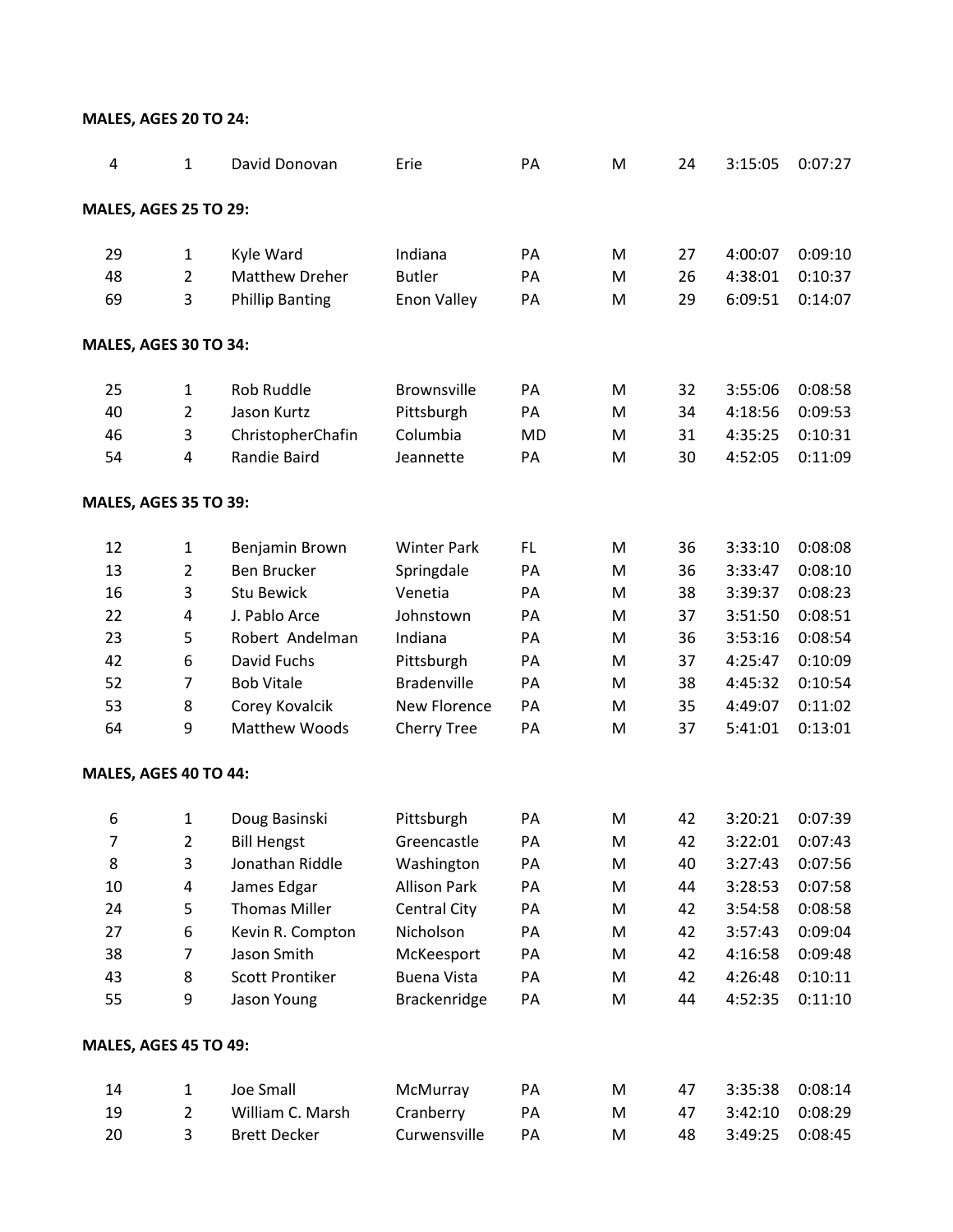| 59                           | 4              | Joe Stabile             | Pittsburgh          | PA        | M | 46 | 5:14:29 | 0:12:00 |
|------------------------------|----------------|-------------------------|---------------------|-----------|---|----|---------|---------|
| MALES, AGES 50 TO 54:        |                |                         |                     |           |   |    |         |         |
| 9                            | $\mathbf{1}$   | Jean-Yves Boulard       | Indiana             | PA        | M | 51 | 3:28:03 | 0:07:56 |
| 11                           | $\overline{2}$ | Mike Klier              | <b>Allison Park</b> | PA        | M | 50 | 3:29:14 | 0:07:59 |
| 31                           | 3              | <b>Brian McCafferty</b> | <b>Butler</b>       | PA        | M | 53 | 4:03:03 | 0:09:17 |
| 32                           | 4              | TonyChan                | Gibsonia            | PA        | M | 54 | 4:03:50 | 0:09:18 |
| 41                           | 5              | Dan Reed                | <b>New Castle</b>   | PA        | M | 50 | 4:23:18 | 0:10:03 |
| 44                           | 6              | Frank Intrieri          | <b>Allison Park</b> | PA        | M | 51 | 4:26:53 | 0:10:11 |
| <b>MALES, AGES 55 TO 59:</b> |                |                         |                     |           |   |    |         |         |
| 5                            | $\mathbf{1}$   | Joe Guilyard            | Penfield            | PA        | M | 56 | 3:17:34 | 0:07:32 |
| 33                           | $\overline{2}$ | <b>Rick Freeman</b>     | South Park          | PA        | M | 55 | 4:06:35 | 0:09:25 |
| 45                           | 3              | <b>Adrian Fedorco</b>   | Wheeling            | WV        | M | 59 | 4:28:35 | 0:10:15 |
| 50                           | 4              | Michael Miller          | Calvin              | PA        | M | 58 | 4:44:20 | 0:10:51 |
| 56                           | 5              | Dave Mercik             | Johnstown           | PA        | M | 55 | 4:53:41 | 0:11:13 |
| 63                           | 6              | Mickey Wyman            | Ligonier            | PA        | M | 55 | 5:37:29 | 0:12:53 |
| 73                           | 7              | Edward J. Shrift        | Altoona             | PA        | M | 56 | 6:34:22 | 0:15:03 |
| MALES, AGES 60 TO 64:        |                |                         |                     |           |   |    |         |         |
| 34                           | $\mathbf{1}$   | <b>Bob Clark</b>        | <b>Butler</b>       | PA        | M | 64 | 4:07:45 | 0:09:27 |
| MALES, AGES 65 AND UP:       |                |                         |                     |           |   |    |         |         |
| 58                           | $\mathbf{1}$   | James Ehrman            | Pittsburgh          | PA        | M | 66 | 5:14:29 | 0:12:00 |
| <b>MALES, AGE UNKNOWN:</b>   |                |                         |                     |           |   |    |         |         |
| 37                           | $\mathbf{1}$   | Kevin Hodgkinson        | Indiana             | PA        | M | ?  | 4:14:19 | 0:09:42 |
| FEMALES, AGES 20 TO 24:      |                |                         |                     |           |   |    |         |         |
| 51                           | $\mathbf{1}$   | Jenna Manuel            | <b>Butler</b>       | PA        | F | 22 | 4:44:35 | 0:10:52 |
| 68                           | $\overline{2}$ | Megan Green             | Walnutport          | PA        | F | 21 | 6:09:45 | 0:14:07 |
| 70                           | 3              | Cassandra Hanley        | Danielsville        | PA        | F | 20 | 6:11:20 | 0:14:10 |
| FEMALES, AGES 25 TO 29:      |                |                         |                     |           |   |    |         |         |
| 49                           | $\mathbf{1}$   | Aurora Hawk             | Punxsutawney        | PA        | F | 29 | 4:41:53 | 0:10:46 |
| 71                           | $\overline{2}$ | Jessica Fehr            | Elmira              | <b>NY</b> | F | 29 | 6:11:20 | 0:14:10 |
| 72                           | 3              | <b>Meghan Armes</b>     | East Pittsburgh     | PA        | F | 28 | 6:11:20 | 0:14:10 |

**FEMALES, AGES 30 TO 34:**